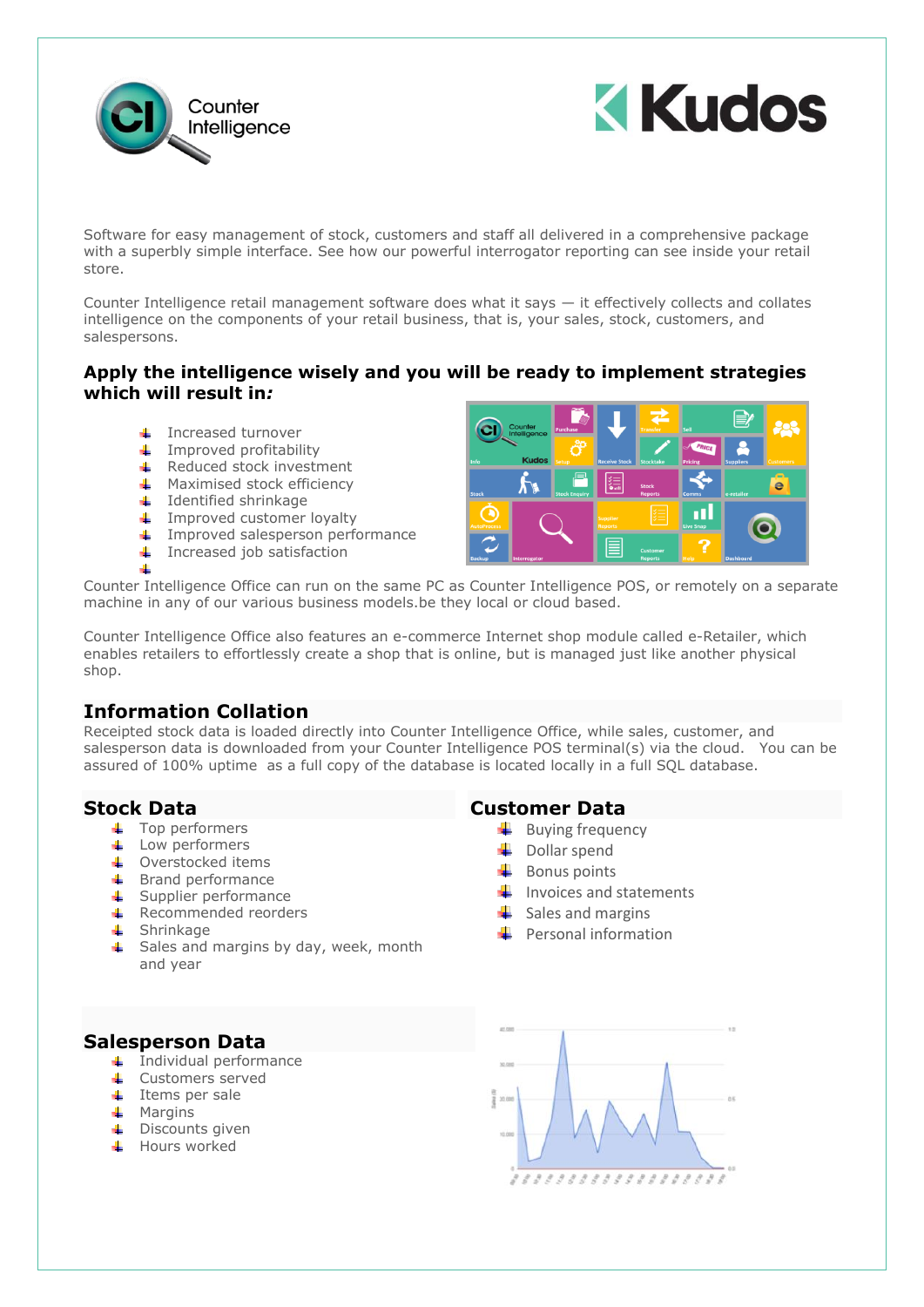# **Features**

Counter Intelligence runs on any Pentium or equivalent industry-standard PC running Windows 7, 8, Server 2008 or 2012. The software links to other packages including MYOB and Quickbooks, interfaces with SAP and XML, and utilizes the scalable and robust Microsoft SQL Server database.



# **Customer Marketing: helping you to target your marketing at receptive and profitable customers**

- **↓** Sales and margins to product level
- **Buying frequency**
- Loyalty rewards earned and redeemed
- Personalized direct mail
- Personal information database
- ← Customer analysis at POS
- Quotations
- Order processing with back ordering
- $\ddot{\bullet}$  Invoicing
- $\leftarrow$  Credit accounts with statements
- Pricing unique to customers
- **4** Multiple types of accounts



**Strategy: helping you to invest in the right products and stores**

- $\bigstar$  Return on investment with full GMROI calcs
- $\frac{1}{\sqrt{2}}$  Stock by location
- $\leftarrow$  Top performers
- $\leftarrow$  Poor performers
- $\bigstar$  Brand and season performance
- $\frac{1}{\sqrt{2}}$  Stock shrinkage
- $\frac{1}{\sqrt{2}}$  Stock turns
- $\frac{1}{\sqrt{2}}$  Sales and margins
- $\bigstar$  Automated stock distribution
- $\bigstar$  Label design and printing with bar codes
- Regular or random stocktaking of all or specific products to highlight possible shrinkage issues
- $\ddot{\phantom{1}}$  Reporting at any level of detail including; region, branch, stock group, brand, supplier, and product